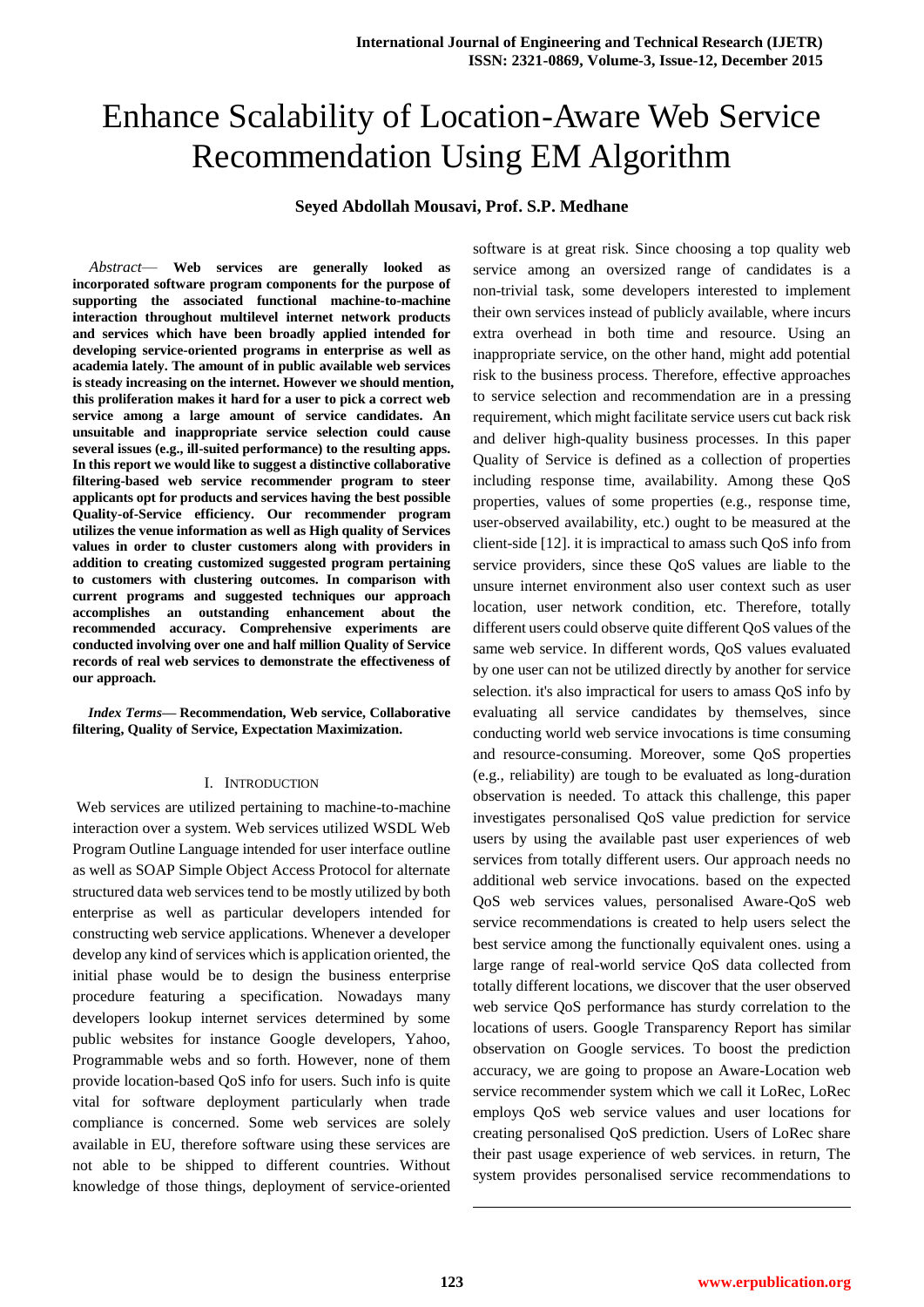them. LoRec initial collects user observed QoS records of various web services and so group of users who have similar QoS observations together to get recommendations. Location info is also considered once clustering users and services. The main contributions of our work are :

- We propose a unique Aware-Location web service recommendation approach by using EM Algorithm in order to extend the existing approach, which considerably improves the recommendation accuracy and time quality compared with existing service recommendation algorithms.
- We conduct comprehensive experiments in order to evaluate our approach by using a real-world web service QoS information set. Over one and half millions real-world web service QoS records from over twenty countries are engaged in our experiments.Procedure for Paper Submission



Fig.1: Overview of Existing System (LoRec)

#### II. INTRODUCTION EM ALGORITHM

The EM (Expectation Maximization) arises in several computational biology apps that involve probabilistic models. The EM is a terribly general iterative algorithm for parameter estimation by maximum Probability (likelihood) when a number of the random variables Concerned do not seem to be observed i.e., considered incomplete or missing. The Expectation Maximization Algorithm formalizes an intuitive plan for getting parameter estimates when a number of the data are missing:

> i. Replace missing values by calculated values. ii.Estimate Parameters. iii. Repeat

Step-i using calculated parameter values as true values. Step-ii using calculated values as observed" values, iterating till convergence. This plan has been in use for several years before Orchard and Woodbury (1972) in their missing info principle provided the theoretical type foundation of the underlying idea. Expectation and maximization algorithm is an algorithm which maximizes the parameter value so as to find the hidden or near come value by comparing the unknown data with the know parameter.

EM algorithm uses log-maximum likelihood and maximum a-posterior method. It gives the value before and after the operation or computation. And then compare which is more accurate or near by the expected value.

Maximum likelihood:

Suppose we have a coin, head and tail. So according to the class distributed we will have the values

Class A- H H T T H H head-70%, tail-30% Class B- T T H T T T head-80%, tail-20%

So by applying a simple logic we will conclude that in class A the priority of head is more similarly in class B of tail. Thus maximum likelihood only gives the abstract method to determine the event.

EM algorithm consists of two steps: Expectation and maximization. In first i.e. expectation we guess the hidden variable do not know based on expected probability. So if we know the complete value our dataset will be completed. Using log-maximum likelihood. In second we then give the weight of each component in the dataset. And thus this process is iteratively done when we get the maximum value of the variable.

#### III. PROPOSED SYSTEM

The researcher intend to suggest collaborative filtering-based program recommender process so as to support customers choose products and services having greatest Quality-of-Service (QoS) efficiency by utilizing EM method seeing that our contribution. Current recommender process utilizes the placement detailed data as well as High quality associated with the Services ideals for clustering customers along with providers which tends to make customized a service recommendation pertaining to consumers in line with outcomes. We tend to use a location-aware web service recommender system (named LoRec), that employs each web service QoS values and user locations for creating personalized QoS prediction.

Users of our system share their whole usage experience of web services in past, and in return, the system put out personalized service recommendations to them. at the beginning, LoRec collects user observed QoS records of various web services so group of users who possess similar QoS observations together in order to generate recommendations. Location data is also considered once clustering users and services.

| Username | Location       | S 1   | S2   | S3   | S <sub>4</sub> | S 5  | S 6  | S 7  |
|----------|----------------|-------|------|------|----------------|------|------|------|
| Alex     | India. In      | 20000 |      | 2000 |                |      |      | 2800 |
| Bob      | Houston, US    | 600   | 3300 |      | 3300           | 2000 |      |      |
| Caroline | Houston, US    | 650   | 2600 | 200  |                |      |      |      |
| Dave     | Houston, US    | 620   | 2500 | 2000 | 500            |      | 2000 |      |
| Hasan    | Hong Kong, CN  | 1000  | 2500 | 2000 | 5000           |      | 2400 |      |
| Raju     | California, US | 2500  | 3500 |      | 4000           |      | 1000 | 1500 |
| Victor   | India. In      | 1700  |      | 900  |                | 1850 |      | 1300 |

Table.1: Example of LoRec Data Storage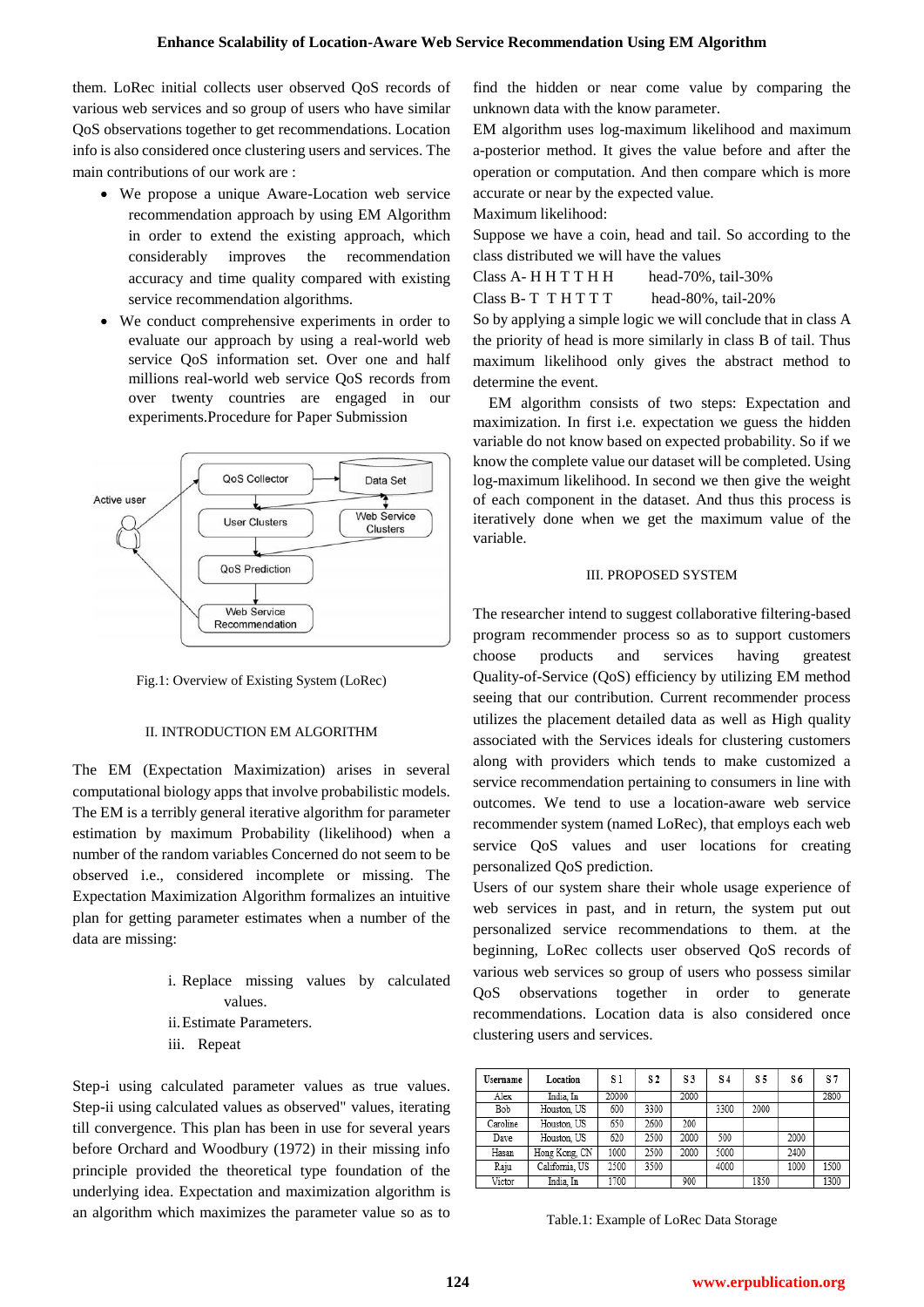In this contribution, a recommendation associated with web services will be based upon the particular Quality-of-Service (QoS) records. QoS is described as an accumulation of attributes including response period, accessibility and so forth. QoS is employed in order to signify the actual attributes associated with web products and services, additionally it is viewed as a vital element in web service assortment process. This specific report concentrates on the expected QoS ideals associated with web products and services.

The user who will share their experiences of web services based on the QoS values which we call it "Training-User". User as a training user is who wants to get web service recommendation which we call it "Active-User".

First user login into LoRec system and Training user will submit their past web service usage experience with QoS records. Active user also gives an input in LoRec system with expected QOS values. The Collaborative Filtering (CF) algorithm is used to create cluster or group based on IP address i.e. Location. Based on cluster finding the mean and median values using MAE (Mean Absolute Error) approach. Recommendation algorithm consists of 3 steps:

- 1. User Region Creation: Cluster will be formed based on the location, and Recommendation will also compute based on cluster. i.e. User region (location).
- 2. Service Region Creation: Recommendation will compute based on web services.
- 3. QoS Recommendation & Prediction: Searching neighbor and making web service QoS prediction for an Active user.

In short, if Training data & test data matched to each other exactly then there is better prediction, else find nearest values .Recommendation service result is based on similar QoS values.

In enhancement of future work, actually we have implemented another Clustering method that is EM clustering algorithm. EM stands for Expectation-Maximization.

In this algorithm, clustering is done based on mean, median  $\&$ standard deviation. This algorithm is also called an iterative algorithm. It is also used when some parameters are missing. EM is nothing but alternate steps of guessing a probability computation (known as E-step), Probability or Expectation is computed based on the re-estimation of guessing values (known as M-step). By using EM clustering algorithm, improve our proposed LoRec approach.

#### IV. IMPLEMENTATION RESULTS

Maximum likelihood In LoRec Table:



| <b>Users</b> | QOS values (G=QOS>=2000, L=QOS<2000) where, G=greater, L=Lower |  |  |  |  |  |
|--------------|----------------------------------------------------------------|--|--|--|--|--|
| Amv          | 2G. 1L                                                         |  |  |  |  |  |
| Bob          | 3G. 1L                                                         |  |  |  |  |  |
| Carol        | 1G. 2L                                                         |  |  |  |  |  |
| David        | 3G 2L                                                          |  |  |  |  |  |
| Edward       | 4G. 1L                                                         |  |  |  |  |  |
| Raju         | 3G. 2L                                                         |  |  |  |  |  |
| Total        | 16G. 9L                                                        |  |  |  |  |  |

Fig.2: EM algorithm in our implementation

Maximum Likelihood Formula:

Amy =  $\{(total no, of Greater value of Amy) / (total no, of$ Greater value of Amy) + (total no. of Lower value of Amy)} That is: Maximum likelihood  $(M) = (16/16+9) = 0.64$ 



Fig.2: EM Clustering Result

## V. CONCLUSION AND ENHANCEMENT OF FUTURE WORK